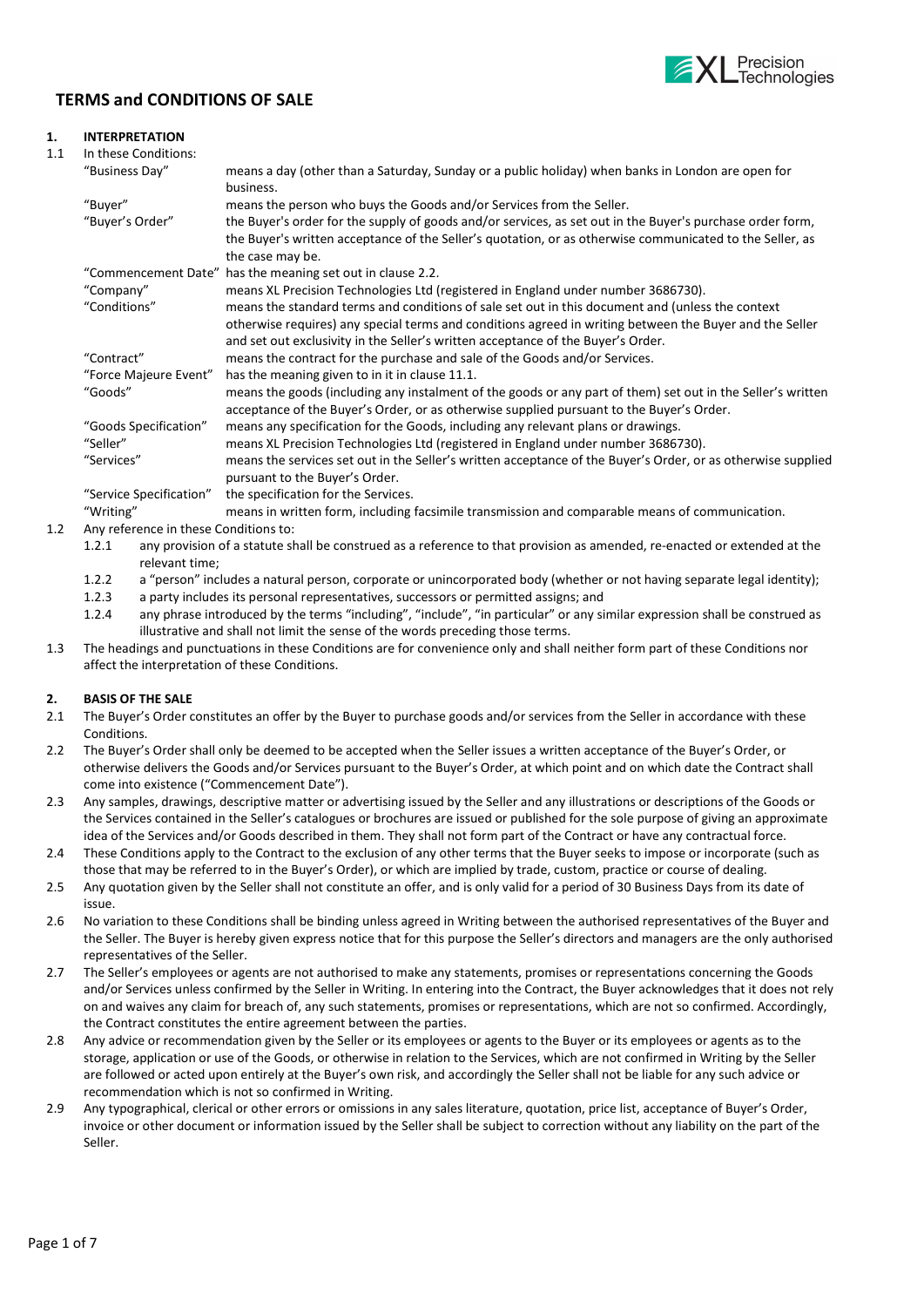

### 3 ORDER AND SPECIFICATIONS

- 3.1 The Buyer shall be responsible to the Seller for ensuring the accuracy of the terms of any Buyer's Order, and for giving the Seller any necessary information relating to the Contract within a sufficient time to enable the Seller to perform the Contract in accordance with its terms.
- 3.2 The quantity, quality and description of the Goods and/or Services, and any applicable Goods Specification and Services Specification, shall be as set out in (or referred to in) the Seller's acceptance of the Buyer's Order.
- 3.3 The Seller reserves the right to amend the Goods Specification and Services Specification as required to conform with any applicable statutory or regulatory requirements, or to reflect any amendments which otherwise do not materially affect the quality or performance of the Goods and/or Services.

### 4 PRICE

- 4.1 Subject to clause 4.2, the price of the Goods and/or Services shall be the price set out in the Seller's written acceptance of the Buyer's Order or, if no price is quoted or there is no written acceptance, the price listed in the Seller's published price list current at the date of acceptance of the Buyer's Order. All prices set out in any quotation are valid for 30 Business Days from the date of issue only, after which time they may be altered by the Seller without giving notice to the Buyer.
- 4.2 The Seller reserves the right, by giving notice to the Buyer at any time before delivery, to increase the price of the Goods to reflect any increase in the costs to the Seller which is due to any factor beyond the control of the Seller (such as, without limitation, any foreign exchange fluctuation, currency regulation, alteration of duties, significant increase in the cost of labour, materials or other costs of manufacture), any change in delivery dates, quantities, or specifications for the Goods which is requested by the Buyer, or any delay caused by any instructions of the Buyer or failure of the Buyer to give the Seller adequate information or instructions.
- 4.3 Except as otherwise stated under the terms of any quotation, written acceptance of the Buyer's Order or in any price list of the Seller, or unless otherwise agreed in Writing between the Buyer and the Seller, all prices are exclusive of all costs and charges of packaging, insurance and transport of the Goods. The Buyer shall pay such costs and charges when it pays for the Goods.
- 4.4 The price is exclusive of any applicable value added tax, which the Buyer shall be additionally liable to pay to the Seller.

#### 5 TERMS OF PAYMENT

- 5.1 Subject to any special terms and conditions agreed in Writing between the Buyer and the Seller, the Seller shall be entitled to invoice the Buyer for the price of the Goods and/or Services on or at any time after delivery of the Goods or performance of the Services. However, if the Buyer wrongfully fails to take delivery of the Goods, the Seller shall be entitled to invoice the Buyer as soon as it tenders the Goods for delivery. Equally, if the Seller is unable to complete the Services because of the Buyer's default, the Seller shall be entitled to invoice the Buyer in respect of the Services that have been performed.
- 5.2 Subject to as otherwise set out in the acceptance of the Buyer's Order from the Seller, the Buyer shall pay the price of the Goods and/or Services in full without any discount (except any discount allowed by these Conditions), deduction, set-off or abatement on any grounds, within 30 days of the end of the calendar month in which the Seller's invoice is dated, and the Seller shall be entitled to recover the price, notwithstanding that the Services may not have been completed or delivery of the Goods may not have taken place and the property of the Goods has not passed to the Buyer. The time of payment of the price shall be the essence of the Contract. Receipts for payment will be issued only upon request.
- 5.3 If the Buyer fails to make any payment on the due date then, without prejudice to any other right or remedy available to the Seller, the Seller shall be entitled to:
	- 5.3.1 cancel the Contract or suspend any further deliveries of the Goods to the Buyer and/or suspend performance of the Services;
	- 5.3.2 appropriate any payment made by the Buyer to such of the Goods and/or Services (or the goods and/or services supplied under any other contract between the Buyer and the Seller) as the Seller may think fit (notwithstanding any purported appropriation by the Buyer); and
	- 5.3.3 charge the Buyer interest (both before and after any judgement) on the amount unpaid, at the rate of 4 per cent per annum above the Barclays Bank plc base rate from time to time accruing on a daily basis from the due date until payment in full and in cleared funds is made.

#### 6 DELIVERY OF THE GOODS

- 6.1 Except where clause 16 applies, the Seller has shall deliver the Goods to the location set out in the Order at any time after the Seller notifies the Buyer that the Goods are ready.
- 6.2 Any dates quoted for delivery of the Goods are approximate only and the Seller shall not be liable for any delay in delivery of the Goods howsoever caused. Time for delivery shall not be of the essence.
- 6.3 Where delivery of the Goods is to be made by the Seller in bulk, the Seller reserves the right to deliver up to 5 per cent more to 5 per cent less than the quantity ordered without any adjustment in the price, and the quantity so delivered shall be deemed to be the quantity ordered.
- 6.4 Where the Goods are delivered in instalments, each delivery shall constitute a separate contract which shall be invoiced and paid for separately and failure or delay by the Seller to deliver any one or more of the instalments in accordance with these Conditions or any claim by the Buyer in respect of any one or more instalments shall not entitle the Buyer to cancel any other instalment or to treat the Contract as a whole as repudiated.
- 6.5 If at any time before delivery the Buyer becomes subject to one of the events in clause 13.1 or where, in the Seller's opinion, the Buyer's financial circumstances do not justify the credit terms allowed in the Contract, the Seller shall be entitled to:
	- 6.5.1 withhold delivery or further deliveries until all outstanding sums due to it from the Buyer are paid: and
	- 6.5.2 require payment for the delivery concerned before delivery.
- 6.6 If the Seller fails to deliver the Goods for any reason other than a Force Majeure Event or because of the Buyer's default, and the Seller is accordingly liable to the Buyer, the Seller's liability shall be limited to the excess (if any) of the cost to the Buyer (in the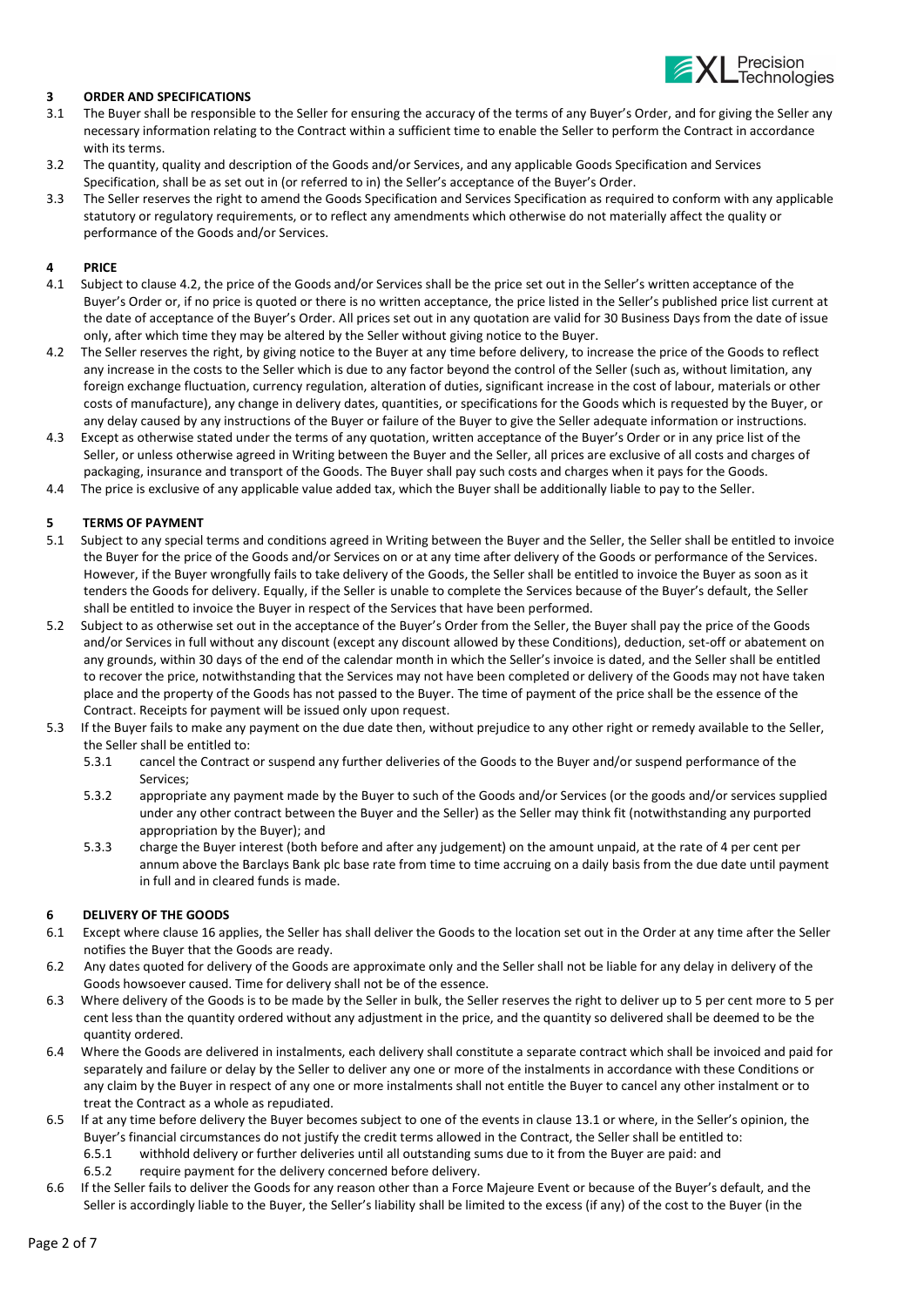Precision Technologies

cheapest available market) of similar goods to replace those not delivered over the price of the Goods. The Seller shall have no liability for any failure to deliver the Goods to the extent that such failure is caused by a Force Majeure Event, the Buyer's failure to provide the Seller with adequate delivery instructions for the Goods or any other failure or default of the Buyer.

- 6.7 If the Buyer fails to accept the Goods when the Seller tender's delivery of the Goods then, except where such failure is caused by a Force Majeure Event or by reason of the Seller's fault, without prejudice to any other right or remedy available to the Seller:
	- 6.7.1 delivery of the Goods shall be deemed to have been completed at the time the Seller tendered delivery of the Goods; and 6.7.2 the Seller shall store the Goods until actual delivery and charge the Buyer for the reasonable costs and expenses (including insurance) of storage.
- 6.8 If within 7 Business Days after the Seller attempted to deliver the Goods the Buyer has not taken delivery of them, the Seller may resell the Goods at the best price readily obtainable and (after deducting all reasonable storage and selling costs and expenses) account to the Buyer for the excess over the price under the Contract or charge the Buyer for any shortfall below the price under the Contract.
- 6.9 Divisibility Clause: This contract is divisible. Each delivery made hereunder shall be deemed to arise from a separate contract and shall be invoiced separately; any invoice for a delivery shall be payable in full in accordance with the terms of payment provided for herein, without reference to and notwithstanding any defect of default in delivery of any other instalment.

### 7 RISK AND PROPERTY

- 7.1 Except where the Goods are to be exported from the United Kingdom (in which case risk shall pass as set out in clause Error! Reference source not found.) risk of damage to or loss of the Goods shall pass to the Buyer at the time of delivery or, if the Buyer wrongfully fails to take delivery of the Goods, the time when the Seller has tendered delivery of the Goods.
- 7.2 Notwithstanding the passing of risk in the Goods or any other provision of these Conditions, title in the Goods shall not pass to the Buyer until the Seller has received in cash or cleared funds payment in full of the price of:
	- 7.2.1 the Goods; and
	- 7.2.2 any other goods that the Seller has supplied to the Buyer.
- 7.3 Until such time as title in the Goods passes to the Buyer, the Buyer shall: (a) hold the Goods on a fiduciary basis as the Seller's bailee; (b) store the Goods separately from all other goods of the Buyer and third parties so they remain readily identifiable as the Seller's property; (c) not remove, deface or obscure any identifying mark or packaging on or relating to the Goods; (d) maintain the Goods in a satisfactory condition and keep them insured against all risks for their full price on the Seller's behalf from the date of delivery; (e) notify the Seller immediately if it becomes subject to any of the events listed in clause 13.1; and (f) give the Seller such information relating to the Goods as the Seller may require from time to time.
- 7.4 Notwithstanding that title in the Goods has not passed to the Buyer, the Buyer shall be entitled to resell or use the Goods in the ordinary course of its business.
- 7.5 If before title to the Goods passes to the Buyer the Buyer becomes subject to any of the events listed in clause 13.1, or the Seller reasonably believes that any such event is about to happen and notifies the Buyer accordingly, then, provided the Goods have not been resold, or irrevocably incorporated into another product, and without limiting any other right or remedy the Seller may have, the Seller may at any time require the Buyer to deliver up the Goods to the Seller and, if the Buyer fails to do so immediately, enter upon any premises of the Buyer or any third party where the Goods are stored in order to recover them – and the Buyer hereby grants the Seller an appropriate irrevocable licence to do so.
- 7.6 The Buyer shall not be entitled to pledge or in any way charge by way of security for any indebtedness any of the Goods which remain the property of the Seller, but if the Buyer does so all moneys owing by the Buyer to the Seller shall (without prejudice to any other right or remedy of the Seller) immediately become due and payable.

# 8 QUALITY OF GOODS

- 8.1 Subject to the conditions set out below, the Seller warrants that on delivery, and for a period of 12 months from the date of delivery or 6 months from their initial use (whichever period expires first) ("Warranty Period"), the Goods shall: (a) conform in all material respects with their description and any Goods Specification; and (b) be free from material defects in material and workmanship.
- 8.2 Subject to clause 8.3, if:
	- 8.2.1 the Buyer gives notice in Writing during the Warranty Period within a reasonable time after discovery that some or all of the Goods do not comply with the warranties set out in clause 8.1;
	- 8.2.2 the Seller is given (if practical) a reasonable opportunity of examining such Goods; and
	- 8.2.3 the Buyer (if asked to do so by the Seller) returns such Goods to the Seller's place of business at the Buyer's cost (with such cost being refunded to the Buyer if a defect is verified),

the Seller shall, at its option, repair or replace the defective Goods, or refund the price of the defective Goods (or a proportionate part thereof) in full and this shall be the Buyer's sole and exclusive remedy in respect of a breach of the warranties in clause 8.1. 8.3 The Seller shall not be liable for the Goods' failure to comply with the warranties in clause 8.1 if:

- 8.3.1 the defect or non-compliance in the Goods arises as a result of the Seller following any drawing, design or specification supplied by the Buyer; or
- 8.3.2 the Buyer makes any further use of such Goods after giving a notice in accordance with clause 8.2; or
- 8.3.3 the defect or non-compliance arises because the Buyer failed to follow the Seller's oral or written instructions as to the storage, installation, commissioning, use or maintenance of the Goods or (if there are none) good trade practice; or
- 8.3.4 the Buyer alters or repairs such Goods without the written consent of the Seller; or
- 8.3.5 the defect or non-compliance arises as a result of fair wear and tear, wilful damage, negligence, abnormal working conditions or misuse; or
- 8.3.6 the Goods differ from their description or the Goods Specification as a result of changes made to ensure they comply with applicable statutory or regulatory standards.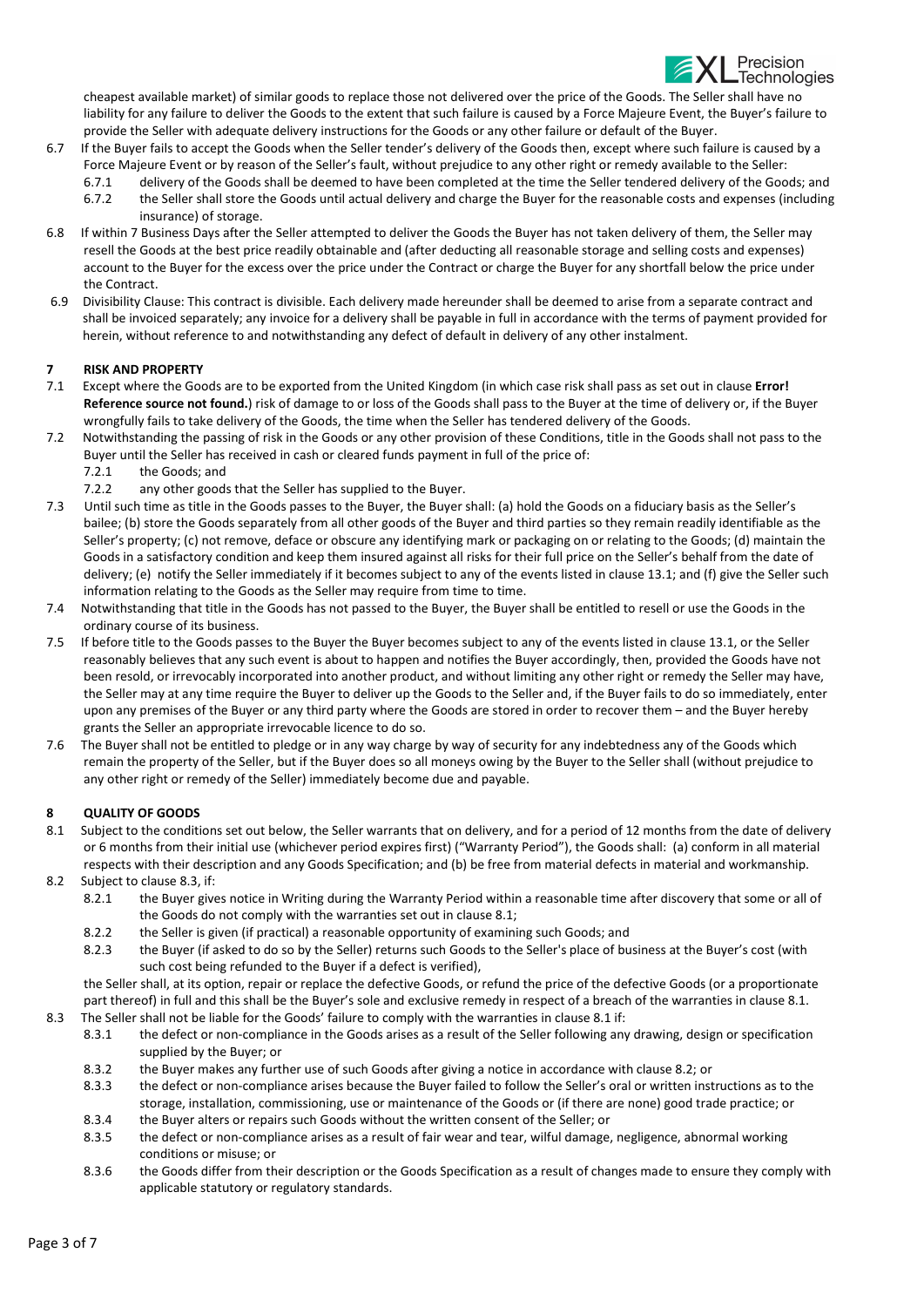

- 8.4 Except as provided in this clause 8, the Seller shall have no liability to the Buyer in respect of the Goods' failure to comply with the warranties set out in clause 8.1.
- 8.5 The terms of these Conditions shall apply to any repaired or replaced Goods supplied by the Seller under clause 8.2.
- 8.6 Subject as expressly provided in these Conditions, and except where the Goods are sold to a person who deals as a consumer (within the meaning of the Unfair Contract Terms Act 1977), all warranties, conditions or other terms implied by statute or common law are excluded from the Contract to the fullest extent permitted by law.

#### 9 SUPPLY OF SERVICES

- 9.1 The Seller shall provide the Services to the Buyer in accordance with the Service Specification in all material respects.
- 9.2 The Seller shall use all reasonable endeavours to meet any performance dates for the Services specified in the Seller's acceptance of Buyer's Order, but any such dates shall be estimates only and time shall not be of the essence for the performance of the Services.
- 9.3 The Seller shall have the right to make any changes to the Services which are necessary to comply with any applicable law or safety requirement, or which do not materially affect the nature or quality of the Services, and the Seller shall notify the Buyer of any such event.
- 9.4 The Seller warrants to the Buyer that the Services will be provided using reasonable care and skill.
- 9.5 The Buyer shall cooperate with the Seller in all matters relating to the Services, including by providing the Seller with such information and materials as the Seller may reasonably require to supply the Services, and ensure that such information is accurate in all respects.
- 9.6 If the Seller's performance of any of its obligations in respect of the Services is prevented or delayed by any act or omission by the Buyer or failure or default by the Buyer to perform any relevant obligation ("Buyer Default"):
	- 9.6.1 the Seller shall without limiting its other rights or remedies have the right to suspend performance of the Services until the Buyer remedies the Buyer Default, and to rely on the Buyer Default to relieve it from the performance of any of its obligations to the extent the Buyer Default prevents or delays the Seller's performance of any of its obligations; and
	- 9.6.2 the Seller shall not be liable for any associated costs or losses (whether direct or indirect) sustained or incurred by the Buyer.

#### 10 LIMITATION OF LIABILITY

- 10.1 Nothing in these Conditions shall limit or exclude the Seller's liability for:
	- 10.1.1 death or personal injury caused by its negligence, or the negligence of its employees, agents or subcontractors;
	- 10.1.2 fraud or fraudulent misrepresentation;
	- 10.1.3 breach of the terms implied by section 2 of the Supply of Goods and Services Act 1982 (title and quiet possession);
	- 10.1.4 breach of the terms implied by section 12 of the Sale of Goods Act 1979 (title and quiet possession); or
	- 10.1.5 defective products under the Consumer Protection Act 1987.
- 10.2 Subject to clause 10.1:
	- 10.2.1 the Seller shall not be liable to the Buyer, whether in contract, tort (including negligence), breach of statutory duty, or otherwise, for any loss of profit, revenue or contracts (whether the same are direct or indirect) or any indirect or consequential losses or damages, costs, expenses or other claims whatsoever which arise out of or in connection with the Contract (including any losses that may result from a deliberate breach of the Contract by the Seller, its employees, agents or subcontractors); and
	- 10.2.2 the Seller's total liability to the Buyer in respect of all losses or damages, costs, expenses or other claims arising under or in connection with the Contract, whether in contract, tort (including negligence), breach of statutory duty, or otherwise, including caused by a deliberate breach of the Contract by the Seller, its employees, agents or subcontractors shall not exceed the higher of:
		- (a) £3,000;
		- (b) 125 per cent of the price of the Contract (as set out in the Seller's written acceptance of order or, if there is none, in the accepted Buyer's Order) under which the liability arose; or
		- (c) the invoiced value (less any VAT and delivery charges) of the Goods or Services supplied by the Seller to the Buyer during the 3-months immediately preceding the date of the event giving rise to the liability in question.
- 10.3 This clause 10 shall survive termination of the Contract.

### 11 FORCE MAJEURE

- 11.1 Notwithstanding anything to the contrary in these Conditions, the Seller shall not be liable to the Buyer or be deemed to be in breach of the Contract by reason of any delay in performing, or any failure to perform, any of the Seller's obligations in relation to the Contract if the delay or failure was due to any cause beyond the Seller's reasonable control ("Force Majeure Event") including:
	- 11.1.1 act of God, explosion, flood, storm, tempest, fire or accident;
	- 11.1.2 war or threat or war, riot, sabotage or malicious damage, insurrection, civil disturbance or requisition;
	- 11.1.3 acts, restrictions, regulations, bye-laws, prohibitions or measures of any kind on the part of any governmental,
	- parliamentary or local authority or the Seller's compliance with the same;
	- 11.1.4 import or export regulations or embargoes;
	- 11.1.5 strikes, lock-outs or other industrial actions or trade disputes (whether involving employees of the Seller or of a third party);
	- 11.1.6 difficulties in obtaining raw materials, labour, fuel, parts or machinery;
	- 11.1.7 failure of utility service or transport network or breakdown in plant or machinery; or
	- 11.1.8 default of suppliers or subcontractors.
- 11.2 If performance of the Seller's obligations is delayed or hindered by a Force Majeure Event: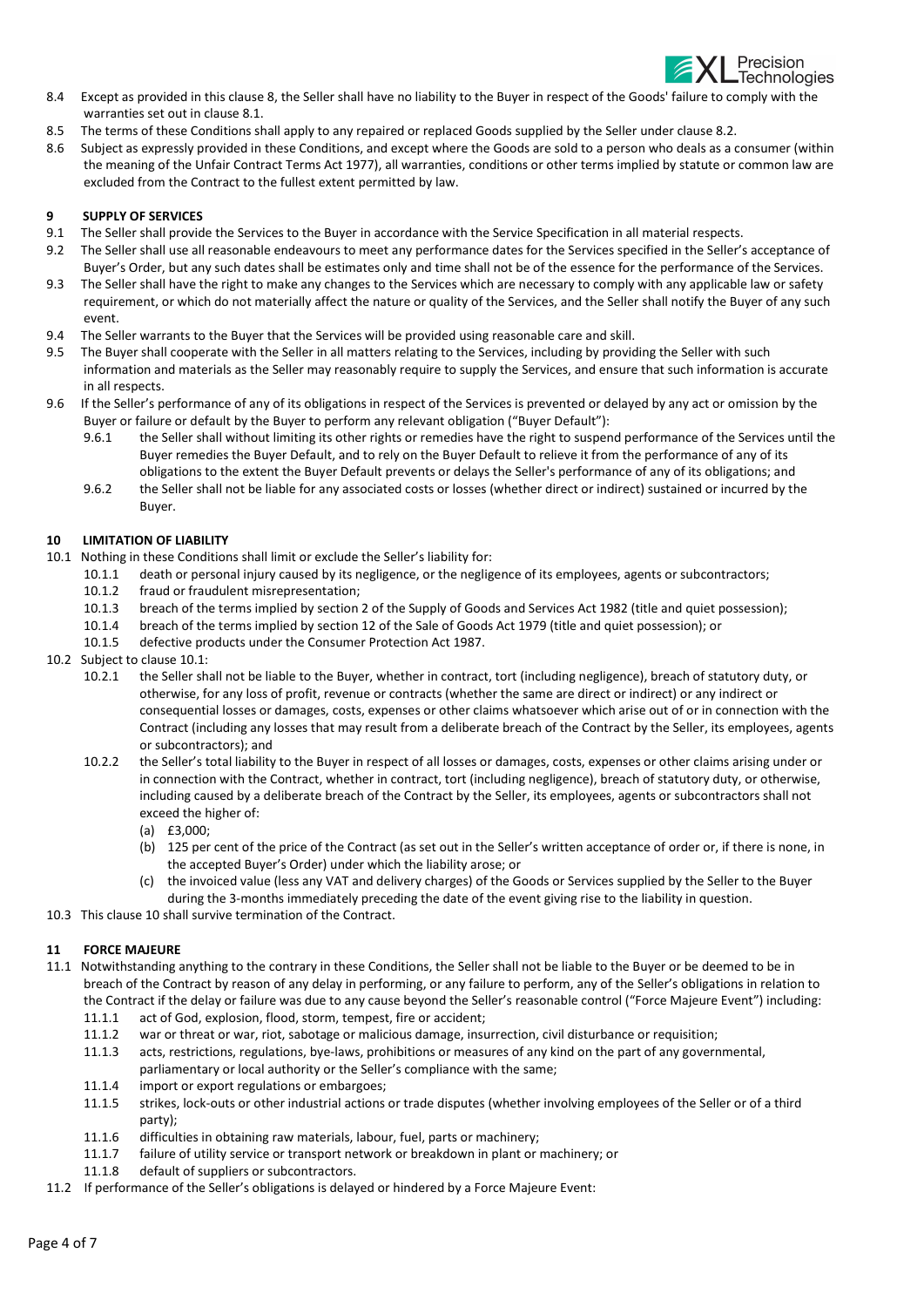

- 11.2.1 the Seller will as soon as reasonably practicable give the Buyer notice of the Force Majeure Event, however failure to give such notice will not prevent the Seller relying on the remaining provisions of this clause, and the Seller will incur no liability for failure to give such notice; and
- 11.2.2 the Seller's obligations under the Contract shall be suspended for as long as the Force Majeure Event continues, and the time for performance of the Seller's obligations shall be extended by a period equal to the duration of the Force Majeure Event.
- 11.3 Without prejudice to the foregoing if, due to a Force Majeure Event, there is a shortage of goods of the type to be supplied under the Contract, so that the Seller has, or can obtain or produce insufficient goods to satisfy the Contract and contracts with its other customers, the Seller may allocate the goods available to it between the Buyer and its other customers as it thinks fit and:
	- 11.3.1 the Buyer will accept and pay for any Goods delivered to it; the price payable for the Goods delivered shall be proportionate to the Contract price in the same ratio as the quantity delivered is to the Contract quantity; and
	- 11.3.2 the Seller shall be treated as having discharged its obligations to deliver Goods under the Contract and shall not be liable for breach of contract in respect of the failure to deliver the full Contract quantity.

### 12 INDEMNITY

- 12.1 To the extent that the Goods are to be manufactured in accordance with any design, drawing or specification supplied by the Buyer, the Buyer:
	- 12.1.1 warrants to the Seller that such design, drawing and specification does not infringe the rights (including intellectual property rights) of any other person;
	- 12.1.2 warrants to the Seller that manufacturing the Goods to such design, drawing and specification shall not cause the Goods so manufactured to have a defect which could lead to the Seller incurring any liability under the Consumer Protection Act 1987; and
	- 12.1.3 shall fully indemnify, and shall keep fully indemnified, the Seller against all liabilities, costs, expenses, damages and losses (including any direct, indirect or consequential losses, loss of profit, loss of reputation and all interest, penalties and legal and other professional costs and expenses) suffered or incurred by the Seller in connection with:
		- 12.1.3.1 any claim or allegation made against the Seller for infringement of a third party's rights (including intellectual property rights) arising out of or in connection with the Seller making the Goods in accordance with any design, drawing or specification supplied by the Buyer; and
		- 12.1.3.2 any claim or action under the Consumer Protection Act 1987 based on the Goods having been made in accordance with any design, drawing or specification supplied by the Buyer.
- 12.2 Clause 12.1 shall survive termination of the Contract.

### 13 TERMINATION

- 13.1 This clause applies if:
	- 13.1.1 the Buyer suspends, or threatens to suspend, payment of its debts or is unable to pay its debts as they fall due or admits inability to pay its debts or (being a company) is deemed unable to pay its debts within the meaning of section 123 of the Insolvency Act 1986 or (being an individual) is deemed either unable to pay its debts or as having no reasonable prospect of so doing, in either case, within the meaning of section 268 of the Insolvency Act 1986 or (being a partnership) has any partner to whom any of the foregoing apply; or
	- 13.1.2 the Buyer commences negotiations with all or any class of its creditors with a view to rescheduling its debts, or makes a proposal for or enters into any compromise or arrangement with its creditors; or
	- 13.1.3 a petition is filed, a notice is given, a resolution is passed, or an order is made, for or in connection with the winding up of the Buyer (being a company) other than for the sole purpose of a scheme for a solvent amalgamation of the Buyer with one or more other companies or the solvent reconstruction of that Buyer; or
	- 13.1.4 the Buyer (being an individual) is the subject of a bankruptcy petition or order; or
	- 13.1.5 a creditor or encumbrancer of the Buyer attaches or takes possession of, or a distress, execution, sequestration or other process is levied or enforced on or sued against the whole or any part of the Buyer's assets; or
	- 13.1.6 an application is made to court, or an order is made, for the appointment of an administrator or if a notice of intention to appoint an administrator is given or if an administrator is appointed over the Buyer (being a company); or
	- 13.1.7 a floating charge holder over the assets of the Buyer (being a company) has become entitled to appoint or has appointed an administrative receiver; or
	- 13.1.8 a person becomes entitled to appoint a receiver over the assets of the Buyer or a receiver is appointed over the assets of the Buyer; or
	- 13.1.9 the Buyer suspends, threatens to suspend, ceases or threatens to cease, to carry on all or substantially the whole of its business; or
	- 13.1.10 the Buyer (being an individual) dies or, by reason of illness or incapacity (whether mental or physical), is incapable of managing his own affairs or becomes a patient under any mental health legislation; or
	- 13.1.11 the Seller reasonably believes that any of the events mentioned in clauses 13.1.1 to 13.1.9 (inclusive) is about to occur in relation to the Buyer and notifies the Buyer accordingly; or
	- 13.1.12 any event occurs, or proceeding is taken, with respect to the Buyer in any jurisdiction to which it is subject that has an effect equivalent or similar to any of the events mentioned in clauses 13.1.1 to 13.1.10 (inclusive).
- 13.2 If clause 13.1 applies then, without prejudice to any other right or remedy available to the Seller, the Seller shall be entitled to terminate the Contract or suspend any further deliveries or supply under the Contract without any liability to the Buyer, and any Goods and/or Services that have been delivered or supplied but not paid shall become immediately due and payable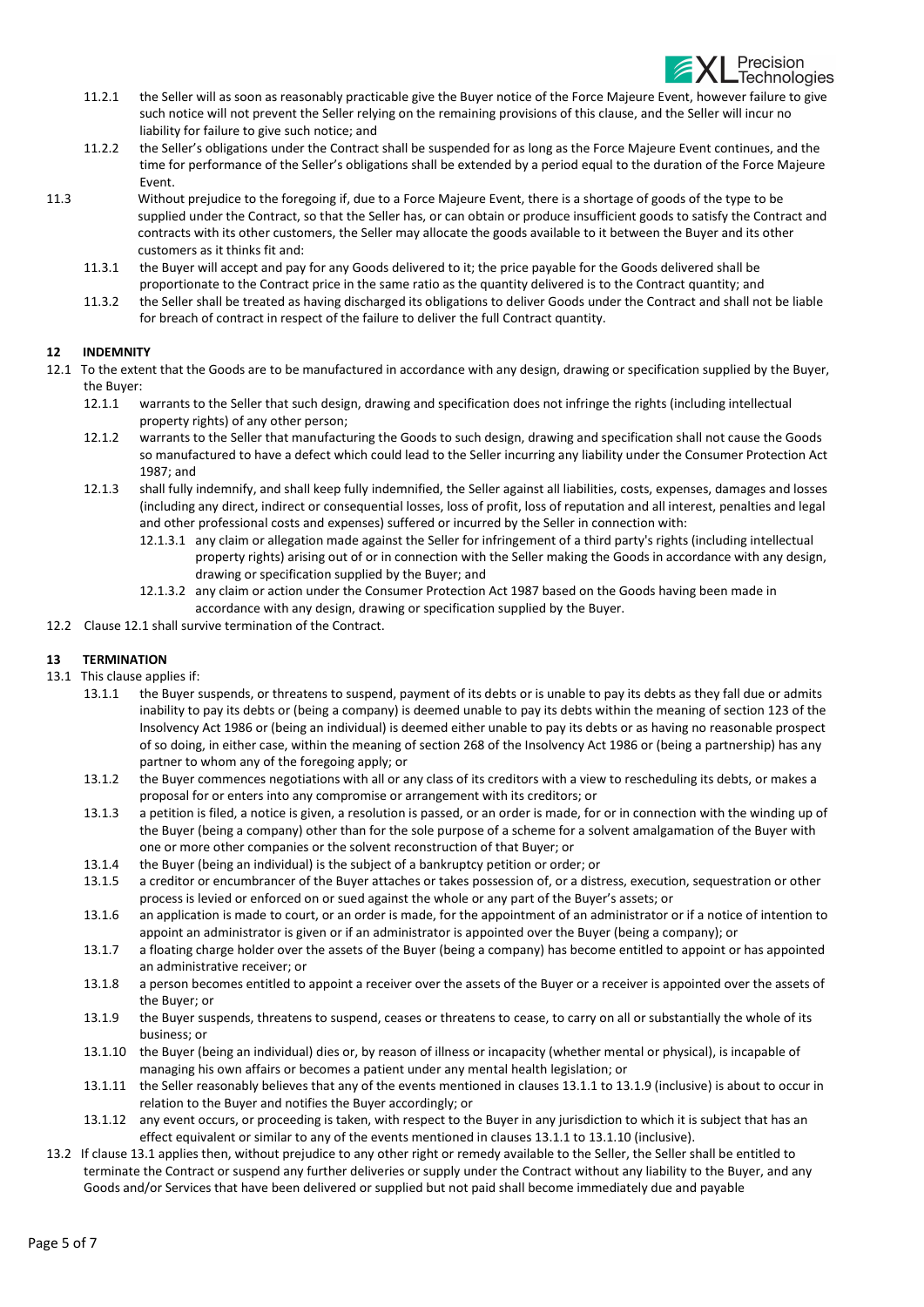

notwithstanding any previous agreement or arrangement to the contrary and, in respect of Goods or Services supplied but for which no invoice has yet been submitted, the Seller shall submit an invoice, which shall be payable by the Buyer immediately on receipt.

- 13.3 A Contract may not be cancelled by the Buyer except with the agreement in writing of the Seller and on terms that the Buyer shall indemnify the Seller in full against all loss (including loss of profit), costs (including the cost of all labour and materials used), damages, charges and expenses incurred by the Seller as a result of cancellation.
- 13.4 On termination of the Contract for any reason:
	- 13.4.1 the accrued rights and remedies of the parties as at termination shall not be affected; and
	- 13.4.2 clauses which expressly or by implication have effect after termination shall continue in full force and effect.

### 14 INTELLECTUAL PROPERTY RIGHTS

14.1 The Buyer shall obtain the prior written consent of the Seller prior to carrying out advertising of any kind whatsoever featuring or incorporating the "XL Precision Technologies" name. Following the grant of such consent by the Seller, the Buyer shall submit to the Seller, before use, all representations of the "XL Precision Technologies" name that the Buyer intends to use.

### 15 EXPORT

- 15.1 The provisions of this clause Error! Reference source not found. shall apply only where the Goods are supplied for export from the United Kingdom and shall take precedence over any inconsistent provision in these Conditions.
- 15.2 The price for the Goods shall be payable in full prior to the relevant shipment being dispatched.
- 15.3 The Buyer shall be responsible for obtaining, at its own cost, such import licences and other consents in relation to the Goods as are required for the importation of the Goods into the county of destination and for the payment of any duties thereon. The Buyer shall make those licences and consents available to the Seller prior to the relevant shipment being dispatched.
- 15.4 Unless otherwise expressly stated in a written acceptance of Buyer's Order from the Seller, the Goods shall be delivered FOB the sea port of shipment (Incoterms 2010) and the Seller shall be under no obligation to give notice under Section 32(3) of the Sale of Goods Act 1979

### 16 GENERAL

- 16.1 Any notice required or permitted to be given by either party to the other under these Conditions shall be in writing and shall be delivered to the other party personally, by courier or sent by pre-paid first class post at its last known address in the UK or by prepaid first class airmail to an address abroad. Such notice shall be deemed to have been duly received if delivered personally or by courier, when left at such address, if sent by prepaid first-class post, at 9.00am on the third Business Day after posting, or if sent by airmail, at 9.00am on the seventh day after posting. Notice given by any other means shall not be affective unless confirmed by letter sent in accordance with these provisions of this clause. This clause 16.1 shall not apply to the service of any proceedings or other documents in any legal action.
- 16.2 The Seller may at any time assign, transfer, charge, subcontract or deal in any other matter with all or any of its rights under the Contract and may subcontract or delegate in any manner any or all of its obligations under the Contract to any third party.
- 16.3 No waiver by the Seller of any breach of the Contract by the Buyer shall be considered as a waiver of any subsequent breach of the same or any other provision.
- 16.4 If any provision of these Conditions is held by any competent authority to be invalid or unenforceable in whole or in part the validity of the other provisions of these Conditions and the remainder of the provision in question shall not be affected thereby.
- 16.5 A person who is not a party to the Contract shall not have any rights under or in connection with it. Accordingly, the Contracts (Rights of Third Parties) Act 1999 shall not apply.
- 16.6 The Contract shall be governed by the laws of England and Wales and the parties hereby submit to the exclusive jurisdiction of the courts of England and Wales.

### 17 RECTIFICATION

17.1 Except in accordance with Condition 18 or otherwise agreed in writing the Company shall be liable for the cost of rectifying Goods or Services.

### 18 GUARANTEE

- 18.1 Save as otherwise provided by the other conditions of these Conditions sections 10 to 12 of the Sale of Goods Act 1979 are to be implied into this contract.
- 18.2 In the event of the condition of the Goods being such as might or would (subject to these conditions entitle the Buyer to claim damages or to repudiate the contract the Buyer shall not then do so but shall first ask the company to repair or supply satisfaction substitute Goods and the Company shall thereupon be entitled at its option to repair or take back the defective goods and to supply satisfactory substitute Goods free of charge within a reasonable time. If the Company does so repair the Goods or supply satisfactory substitute Goods the Buyer shall be bound to accept such repaired or substituted Goods and the Company shall be under no liability in respect of any loss or damage whatsoever arising from the initial delivery of the effective Goods or from the delay before the defective Goods are repaired or the substitute Goods are delivered.

### 19 VALIDITY

19.1 Quotations are not offer's and no contract is deemed to come into existence unless and until the Buyer's order to carry out the services or supply the material specified in a quotation is accepted by the Company in writing.